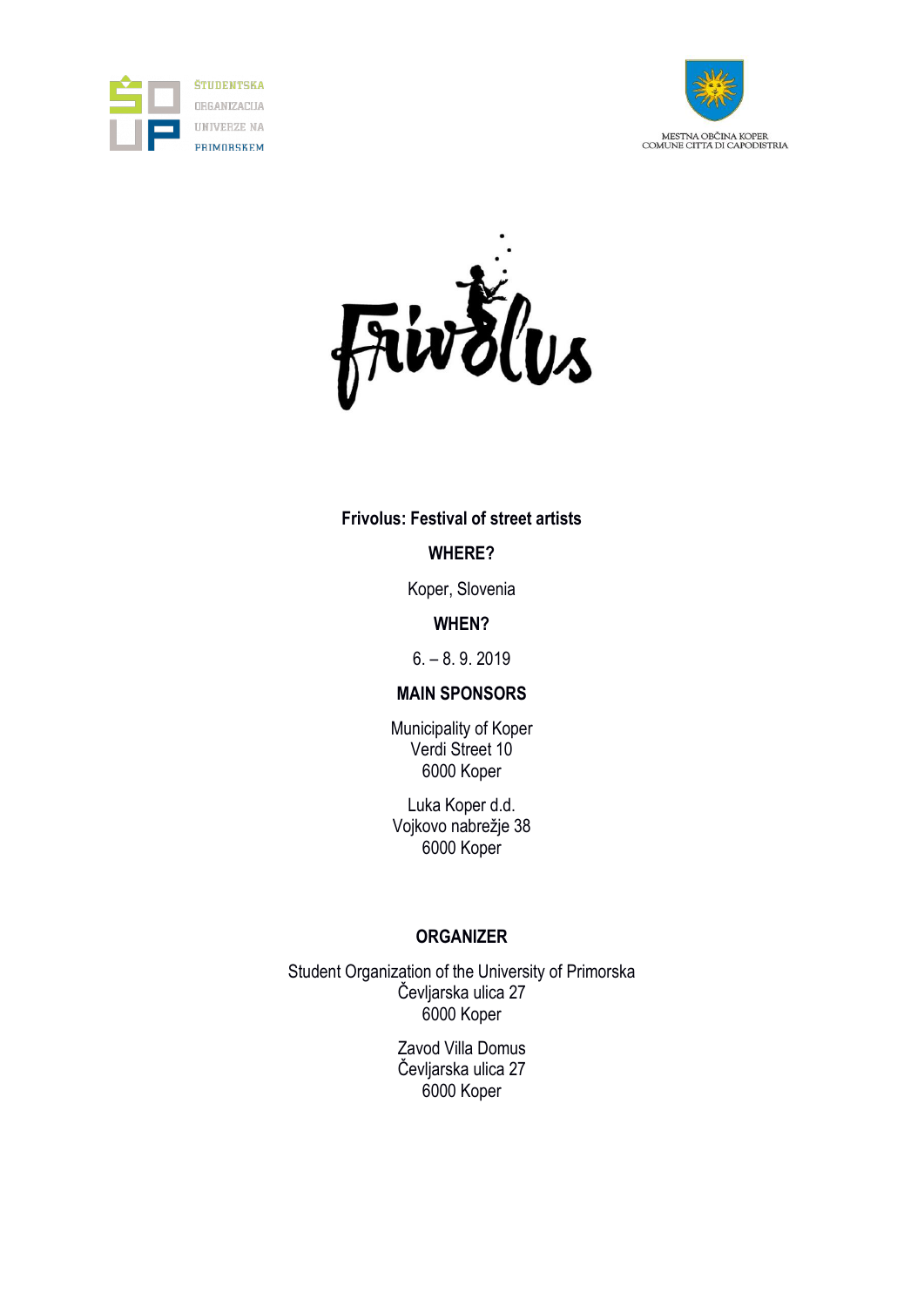



### **Invitation for street artists and groups with unique expression of your own creativity**

Frivolus is a festival of street artists and street art, where professional artists and groups who operate outside the commercial theatres and circus, shows their performances on the street.

Under the auspices of the Municipality of Koper and Luka Koper d.d. the festival will took place in the city of Koper, Slovenia from 6. to 8. September 2019. The three day cultural arts festival will host magicians, jugglers, acrobats, illusionists, actors, musicians and other street artists who will revive the squares, streets and promenades. The program is free of charge and it's open for everybody, from the youngest to the oldest. Busking will be permitted and supported.

The purpose of the festival is to spread the culture of street art and bring it closer to our everyday life. We will support domestic and foreign artists as to give them the opportunity to present themselves to visitors meanwhile enriching street events in Koper.

#### **TERMS OF PARTICIPATION**

- 1. The festival will be open only for the artists who will send a complete application and then will be contact and invite by the organizer.
- **2.** For the participation, you have to send a complete application to [info@frivolus.si](mailto:info@frivolus.si) (the application form is on the page below**). The deadline for applications is Saturday, 27. 7. 2019.**
- 3. With the application you agree that all your promotional materials (images, videos, etc.) can be used for our promotion on Facebook and website [\(www.soup.si](http://www.soup.si/) in [www.frivolus.si\)](http://www.frivolus.si/).
- 4. In a case that you are selected among the first twenty artists and actively act for all three days, the organizer will cover your **travel expenses** (individual arrangement), the cost of your **accommodation** (dormitories at [Hostel Villa Domus\)](mailto:https://www.villa-domus.si/eng/hostel) and a **hot meal per day** (from 2 pm – 4 pm). If the artist requests a private room, the arrangement will maybe be possible at arrival and will depend on free occupancies and a surcharge).
- 5. The artist must actively participate at the festival under the direction of the organizer, therefore, it has to play at least two acts per day, that last for at least 30 minutes and take place at two different locations.
- 6. For any additional question or information you can contact us: [info@frivolus.si](mailto:info@frivolus.si)
- 7. The organizer reserves the right to change the program of the festival and cancellation in a case of bad weather.